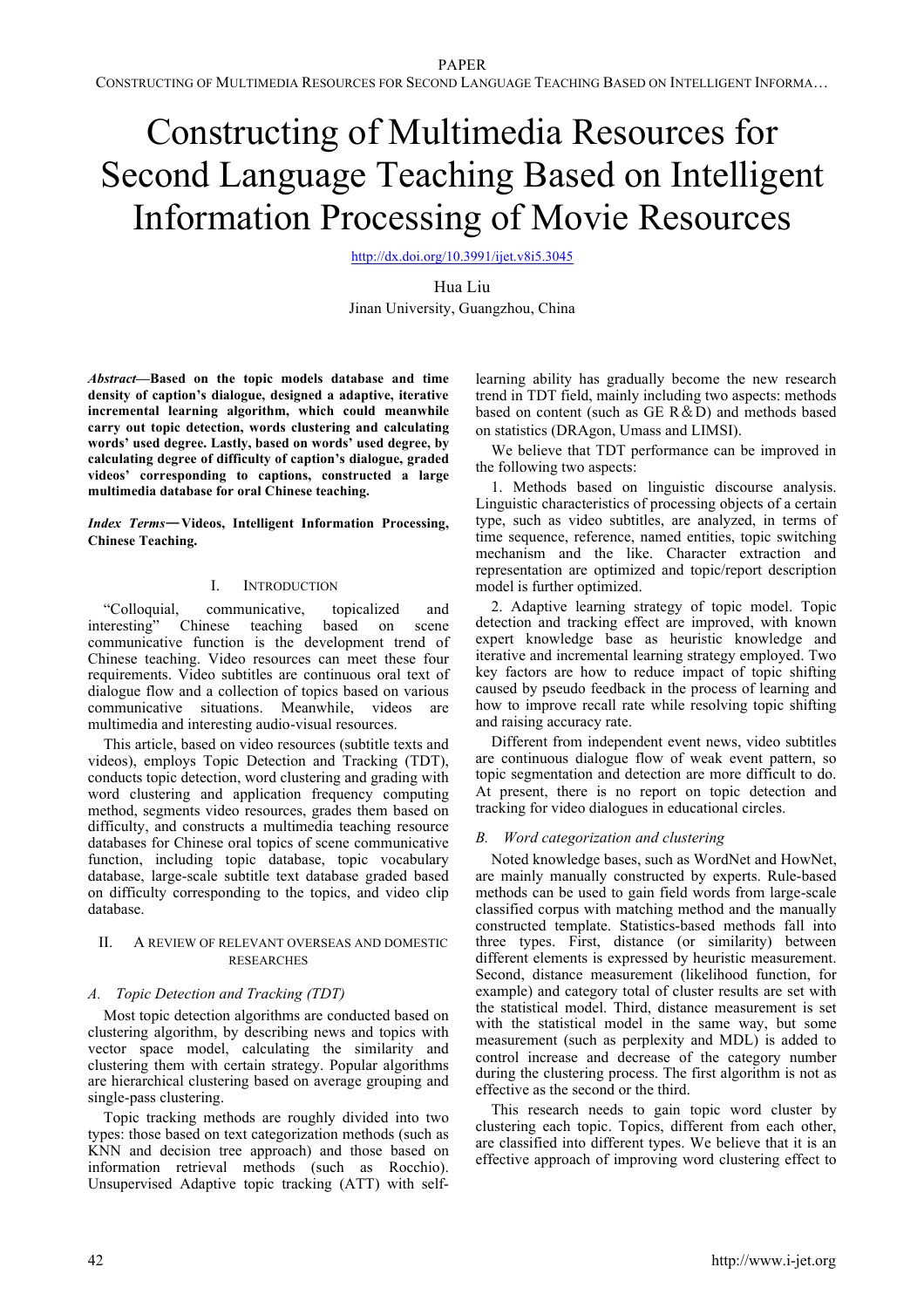employ distinctive features of different topic corpuses and distribution differences of words in topics.

At present, there is no research on word cluster and word cluster grading for Chinese teaching construction, other than researches by the writer.

## *C. Word application frequency calculation and word grading*

The essence of word grading lies in word application frequency calculation. Relevant solutions are Word Choice Function proposed by Liang Nanyuan and Liu Yuan, application frequency formula proposed by Yin Binyong and Fang Shizeng, circulation degree formula proposed by Zhang Pu, scatter coefficient and application frequency calculation formula proposed by Sun Maosong and so on.

Guiding documents for word grading of Chinese teaching are National Syllabus of Graded Words and Characters for Chinese Proficiency (2001) and Syllable, Chinese Characters and Phrase Grading for International Chinese Education (2010). However, these documents are merely about grading, providing no data basis for word grading, such as word frequency and application frequency.

Application frequency calculation formulae are all strongly correlated to corpus composition and categorical distribution. Different results can be gained for different corpora. We believe that application frequency is closely related to spatial and temporal word distribution. Temporal word distribution is reflected in constant state in development, and spatial word distribution is reflected in distribution uniformity of user types and application scopes. Therefore, it is the key for calculating word application frequency how to effectively simulate special and temporal word distribution uniformity.

### III. OVERALL ALGORITHM DESIGN

### *A. Movie resource bank construction*

A movie resource bank, including subtitle dialogue text (containing start and stop time information) and video files (with merely samples for experiment are downloaded), is being constructed, based on the principle of contemporariness, lifestyle and multi-theme of films and TV programs. The movie resource bank is expected to contain 1,000 films and TV programs, in which the subtitle corpus contains about 200,000,000 words. By far, a part of the movie subtitle corpus has been completed.

### *B. Expert construction of topic resource database and topic model base*

With reference to the Table of Suggested Topics and Content for Chinese Teaching and the Table of Examples of Topics and Content of Chinese Teaching in the International Chinese Teaching Universal Curriculum and based on large-scale oral Chinese, intensive reading textbooks and the topic and function syllabus, Chinese teaching experts have established a topic database and most commonly used seeded words for each topic, set the initial weight, and constructed the initial TDT topic model base.

- *C. Overall algorithm of topic detection and word clustering of heuristic, iterative and incremental learning*
	- 1. Goal description
	- (1) Topic detection and segmentation

Since Chinese teaching topics are known, with the topic model constructed in advance, the nature of topic detection of this subject is actually topic tracking. For each Chinese teaching topic in the International Chinese Teaching Universal Curriculum, topic tracking needs to be done in the subtitle corpus containing 1,000 movies, so as to find the dialogue flow collection corresponding to the topic and segment the dialogue flows.

(2) Word clustering and grading

Basic resources of communicative Chinese teaching are topics and topic word clusters (topic word cluster for Ordering A Meal includes "restaurant, menu, ordering dishes and so on"). Therefore, the goal of word clustering is to collect common topic word clusters for each topic.

In addition, words in a word cluster differ from each other in terms of difficulty, and they need to be graded based on application frequency.

2. Overall algorithm design idea: integral algorithm of heuristic, iterative and incremental learning

We have preliminarily designed a heuristic integral algorithm of topic detection and word clustering based on iterative and incremental learning strategy:

-. Pretreatment. Time interval between two subtitle dialogue sentences exceeding a certain threshold value (6 seconds, for example) can be set as natural segmentation mark between topics, with which movie subtitles can be roughly segmented. Word segmentation and part of speech tagging are automatically done.

. Topic tracking is conducted (refer to the following content for more details), with adaptive topic tracking method based on dialogue density time column model. and with the initial topic model base as heuristic knowledge. Dialogue flows related to the topic are extracted and the dialogue flow database of the topic is updated.

. Based on dialogue flow databases, word clustering is done (refer to the following content for more details) with text categorization feature extraction method, topic word cluster (containing weight) of the topic is extracted, the topic word cluster is then added to seeded words, so as to expand seeded words, update the weight and reconstruct the initial topic model base.

 $\Phi$ .  $\Phi$  and  $\Phi$  are iterated, until the extracted topic word cluster changes little or the dialogue flow database increases little.

The entire algorithm process is a learning process of mutual promotion and correction. Dialogue flow databases gained through topic detection are taken as word clustering data, and word clustering results are then taken as knowledge base for topic detection. Meanwhile, new word clustering results function as the basis of weight correction of previous knowledge base, and dialogue flow databases are adjusted and updated accordingly. In addition, this is also a process of reviewing learning and incremental learning. The initial knowledge base is reconstructed and expended, after word clustering for several times. The first dialogue flow base gained through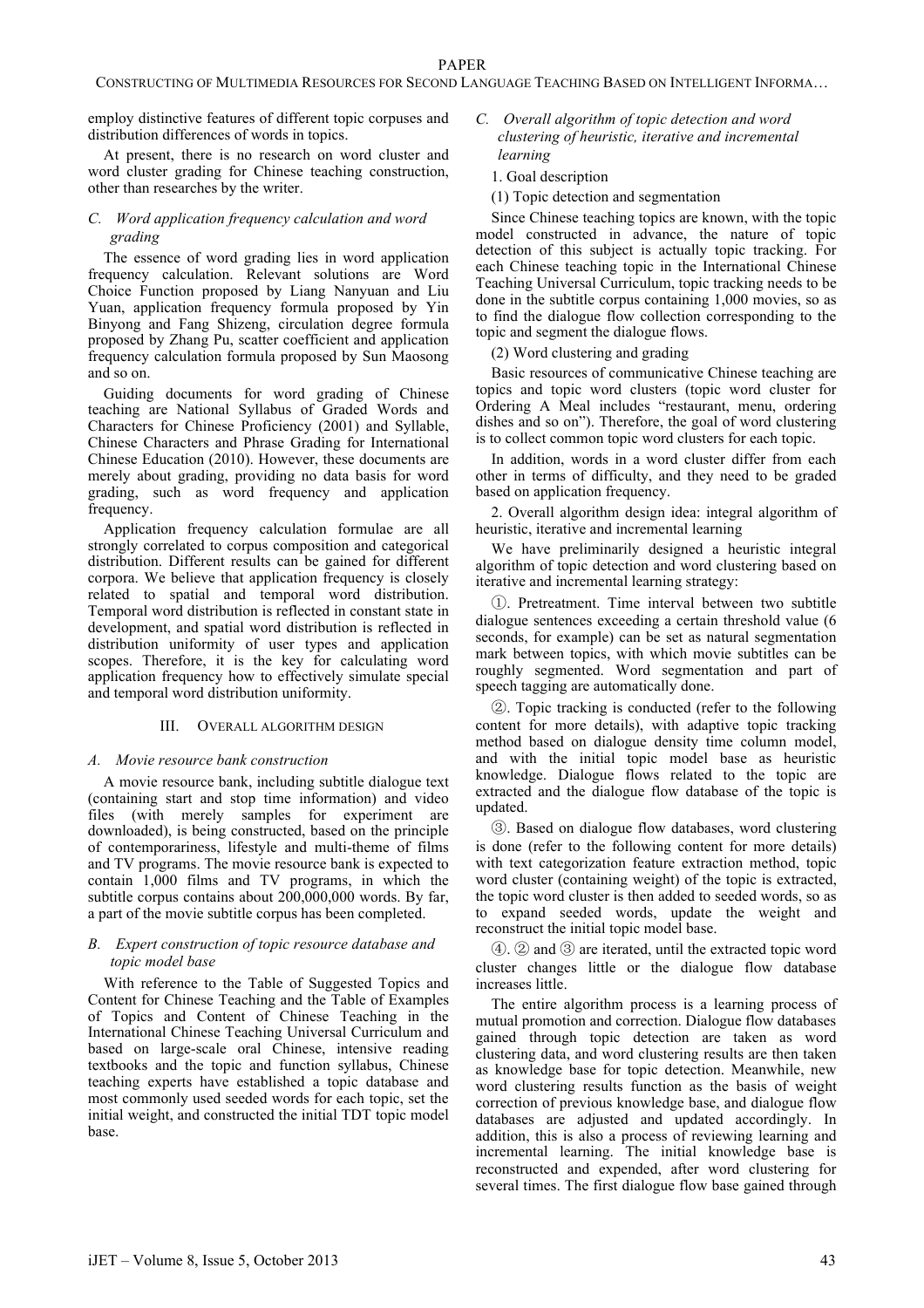topic detection is updated and incremented after topic detection for several times.

Previous ATT learning mainly adopted sequential oneway learning with follow-up report. Our algorithm employs iterative reviewing learning, which requires cautious and accurate learning. Less knowledge is learned each time, but the goal can be finally achieved through iteration and reviewing. Therefore, high filtration indexes are adopted in step  $\circled{2}$  and step  $\circled{3}$ , to reduce impact of topic shifting caused by pseudo feedback (added subsequent dialogue flow and word cluster, not necessarily correct) in the process of learning and improve accuracy rate. Meanwhile, recall rate is continuously increased through iterative reviewing learning.

3. ATT based on dialogue density time column model

Topics in movie subtitle dialogues tend to have the following characteristics:

Scene change is usually needed at the beginning of a dialogue, with a longer time interval from the previous topic. A dialogue usually starts from a short sentence (greeting or opening remarks). With the dialogue going deeper, sentence length increasing and time interval shortening, dialogue density gradually increases, so that many short dialogues occur within a short period of time or dialogues even overlap in the same period of time. When communicative tasks are completed, sentences gradually get short again (saying goodbye, closing), with a longer time interval to the next topic. The dialogue density characteristics can be simulated through the following time column model:

A unit (20 seconds, for example) is set and the total of lengths of all the sentences in the unit form a column, indicating dialogue density. The higher the dialogue density, the higher the column is. There might be no column, or there might only be an extremely short column between two dialogues. Within a dialogue, it may be "short column—long column—short column".

Topic tracking can be completed with integral algorithm of heuristic, iterative and incremental learning introduced in the above content, based on topic segmentation function of the time column model and the initial topic model base.

4. Word clustering based on text categorization feature extraction and application frequency calculation

Word clustering can be done with feature extraction method in text categorization, based on categorical attributes of the dialogue flow databases classified on the basis of topics.

Word application frequency refers to the frequency of a word appearing in each topic, and it reflects whether a word is frequently used and provides the basis for word learning order. Word application frequency can be simulated and calculated with the used of distribution uniformity.

Please refer to Section 3.1 for specific algorithm of word clustering and application frequency calculation.

# *D. Topic word cluster grading based on vocabulary level syllabus and application frequency*

After topic word cluster is gained through topic clustering, words in the word cluster are divided into four levels, based on the National Syllabus of Graded Words and Characters for Chinese Proficiency and Syllable, Chinese Characters and Phrase Grading for International Chinese Education and the words on each level are then arranged in descending order based on their application frequency. If a certain word does not appear in either vocabulary, it is arranged at the end, as beyond the syllabus, based on its application frequency.

## *E. Construction and difficulty grading of video clips corresponding to topics*

After topic clustering, each topic corresponds to multiple dialogue flows, and each dialogue flow has its corresponding start and stop time information. Therefore, corresponding video clips can be conveniently segmented based on this start and stop time information.

Foreign students of different Chinese levels need video resources of different difficulty levels. Therefore, video clips need to be graded based on difficulty. Video clips correspond to sentence groups in dialogue flows. As a result, the problem is now sentence grading based on difficulty. The mean value of sentence difficulty in a sentence group of a certain dialogue flow is calculated, so that the video clips can be graded based on difficulty.

Please refer to Section 3.1 for specific algorithm of sentence difficulty grading.

## IV. EXPERIMENT AND ANALYSIS

By far, 100 video subtitle corpuses and 10 video topic and topic model bases have been constructed, and relevant rough segmentation, word clustering and application frequency calculation algorithm and procedures have been completed.

## *A. Word clustering and realization of application frequency calculation algorithm*

#### 1. Realization of word clustering algorithm

TFIDF formula itself reflects words' ability to distinguish document types and topics. If feature vectors are arranged in reverse order after calculation of TFIDF value of a certain topic, words with high topicdistinguishing ability will be at the front. Therefore, word clustering can be conducted with feature extraction method in text categorization, based on categorical attributes of dialogue flow databases classified on the basis of topics.

Weight of a feature word in a certain topic is mainly influenced by two factors: occurrence frequency of the word in the current topic (application frequency) and difference between occurrence frequencies of the word in different topics (distribution uniformity). The calculation formula is provided as follows:

$$
w(w_i, c_j) = \sqrt{\sqrt{\sum_{j} (p_{ij} - \overline{p}_i)^2} / \sum_{j} p_i / \sum_{j} k} \left( \log \frac{N(w_i)}{N} \right)^2 \times \sqrt{\frac{p_i}{N}}
$$
  

$$
p_i = T_{ij} / L_i, L_j
$$

In which,  $P_{i_j} = I_{ij}/L_j$ ,  $L_j$  is the total of occurrence numbers of all the words contained in type  $c_j$ ,  $T_{ij}$  is occurrence number of the word i in type  $c_j$ .  $\frac{\sum_i P_{ij}}{p_i} = \frac{\sum_i P_{ij}}{m}$  $\overline{\Sigma}$  $\sum_{j=1}^{\infty} P_{ij}$ , in which m is the number of types,  $N(w_i)$  refers to occurrence number of word  $w_i$  in the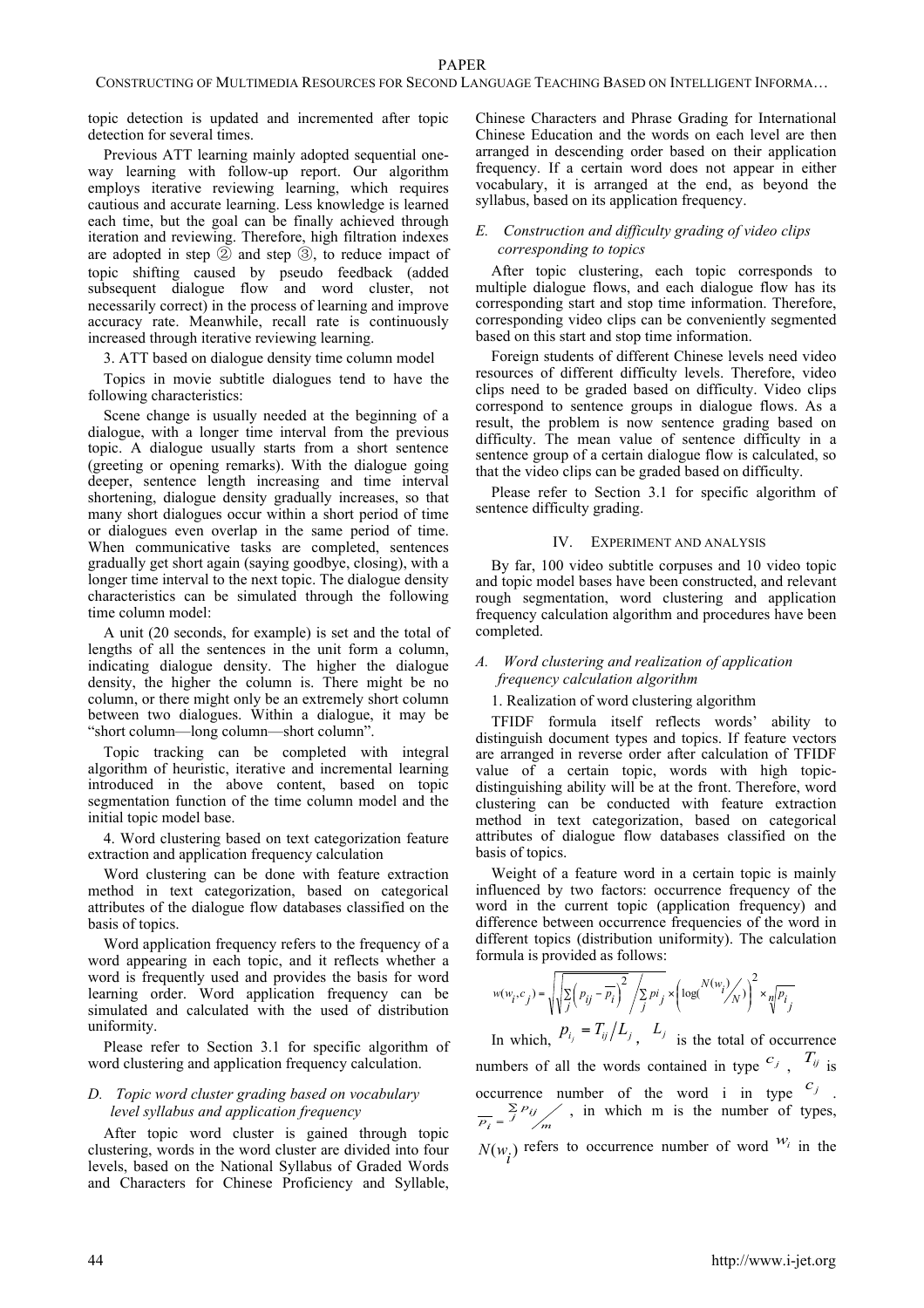training corpus and N is the total of occurrence numbers of all the words in the training corpus;  $n>=1$ .

The word clustering system is highly accurate, with accuracy rate of the first 2,000 words as high as 95.8%

2. Realization of word application frequency algorithm

Word application frequency is closely related to word distribution, mainly reflected in time axis and space axis. Temporal word distribution is reflected in constant state in development, and spatial word distribution is reflected in distribution uniformity (of user types and application scopes). Frequently used words are words frequently used in a certain period of time by broad population in broad field.

Word application frequency can be simulated, with distribution uniformity (IWF\*IWF and product of variance and generative capacity of a word itself:

$$
\mathbf{U}_{w_i} = \sqrt{\sqrt{\sum_j (p_{ij} - \overline{p_i})^2}} / \sum_j p_{ij} \times (\log(\overline{p_i}) |) \times (\log(N(w_i) / N)) \times (\log(p_{di}) |)
$$

In which,  $P_{di}$  is the frequency of left or right collocation of a word, to simulate generative capacity of a word.

Word application frequency has been calculated in the constructed super-sized balanced corpus (sampling from 1919 to 2010, containing 15 categories, 2,300,000,000 words). Each word is endowed with a weighted value of application frequency.

3. Realization of sentence application frequency algorithm

The following factors influence sentence difficulty: sentence length, mean value of application frequencies of all the words in a sentence and application frequency of the most difficult word in a sentence (learners may find it difficult to understand the sentence meaning due to an infrequently used word). Sentence difficulty can be simulated through these three factors.

Sentence difficulty is simulated by "mean value of application frequency of all the words in the sentence + application frequency of the most frequently used word in the sentence + sentence length (number of words in the sentence)  $\times$  3".

The computational formula is provided as follows:

$$
L_{s} = \sum_{i=1}^{j} U_{w_{i}} / j + U_{w_{i} \max} + j \times 3
$$

In which,  $L_s$  represents difficulty of sentence S,  $\int$  U<sub>w</sub>  $\int$  $\sum_{i=1}^{j}$  U<sub>*w<sub>i</sub>*</sub> *j* means the mean value of application frequency

of all the words in the sentence,  $U_{w_{i}}$  refers to application frequency of the word in the sentence of the highest application frequency, j is the sentence length, namely, the number of words in the sentence, and indicates application frequency of the word Wi.

#### *B. Topics and topic model base construction*

Topic database and topic vocabulary database for teaching of Chinese as a foreign language have been constructed, based on large-scale corpus of textbooks and syllabuses for teaching Chinese as a foreign language. 5 types of topics are finally determined: daily life topics, business topics, education topics, culture topics and special topics. Each type contains 40 level-one topics and 50 level-two topics, as are provided in the following table (with examples):

TABLE I. EXAMPLES OF TOPIC DATABASE (SOME TOPICS OF THE DAILY LIFE CATEGORY)

| Level-one topics          | Level-two topics                                                                                                      |  |  |  |
|---------------------------|-----------------------------------------------------------------------------------------------------------------------|--|--|--|
| Personal<br>information   | Basic personal information, hobbies and special<br>skills, character                                                  |  |  |  |
| Housing                   | Buying a house, paying house loan, renting a house<br>and accommodation                                               |  |  |  |
| Transportation            | (Traveling) by train, by air, by taxi, by ship, by<br>A.<br>metro, by bus<br>B, Asking for direction, showing the way |  |  |  |
| Shopping                  | Buying fruits, buying clothes, buying books                                                                           |  |  |  |
| Seeking medical<br>advice | Getting sick, seeing a doctor, buying medicine                                                                        |  |  |  |
| Dining                    | Food and beverage, cooking methods, dining out                                                                        |  |  |  |
| Marriage and<br>family    | Love, marriage and family                                                                                             |  |  |  |
| Entertainment             | Exercising, surfing the Internet, going to movies,<br>watching TV, traveling, visiting a park                         |  |  |  |

Altogether 90 seeded topic words and 2,401 seeded entries are collected. Examples of words in the topic vocabulary are listed as follows (arranged based on application frequency, for "daily life—dining—dining out"):

Eating, hygienic, inexpensive, fresh, hotel, taste, restaurant, mild, home delivery, authentic, economic, waiter, nutritious, salty, check, fast food restaurant, menu, bill, wrapping leftovers, delicious, light, tavern, paying the bill, tasty, ordering dishes, spicy, tips, unsavory, coupons, napkin tissue, serving dishes, snack bar, napkin, greasy, meal delivery service, ordering food, dishes, sweet and delicious, avoiding certain food, go Dutch, table number, paying by card, specials, special snacks, take-out, paying in cash, signature dishes.

### *C. Rough segmentation experiment of video subtitles*

Subtitle text of the movie A Story of Lala's Promotion is chosen for the experiment, which contains 1,427 dialogues. We expect to roughly segment scenes with rough temporal segmentation method. Time interval between two subtitle dialogue sentences exceeding a certain threshold value (6 seconds are found to be the most appropriate threshold value, after repeated experiments and comparisons) can be set as natural segmentation mark between topics. Therefore, the subtitle text of the movie A Story of Lala's Promotion is roughly segmented into 115 scenes, which are manually verified one by one. The results show that segmentation should have been done at 13 points (which have no impact on subsequent processing and are not considered mistakes) and segmentation shouldn't have been done at 9 points. In general, the accuracy rate is 92.17%.

## *D. An example of constructing movie topic resources for scene communicative function*

What movie resources of oral Chinese topics for scene communicative function can be found, in the movie A Story of Lala's Promotion, for example?